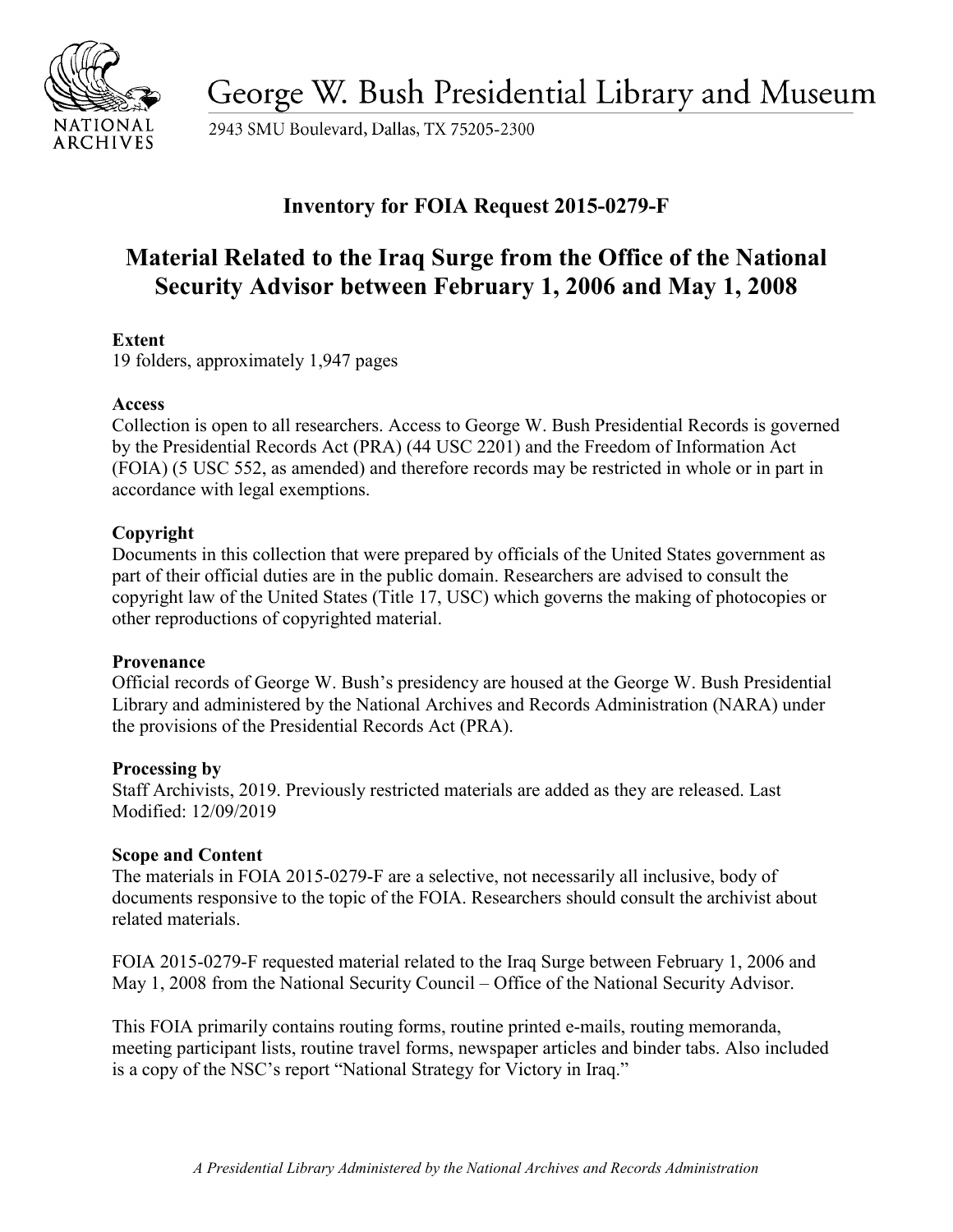It should be noted that many of the documents in this FOIA have been closed due to National Security classification and/or exemptions of the Freedom of Information Act.

#### **System of Arrangement**

 The materials in FOIA 2015-0279-F are a systematic body of documents responsive to the topic of the FOIA. Researchers should consult an archivist about related materials.

Documents responsive to this FOIA were found in these collection areas – Staff Member Office Files.

Staff Member Office Files are maintained at the folder level by staff members within their individual offices and document all levels of administration activity.

Staff Member Office Files are processed at the folder level, that is, individual documents are not selected and removed from a folder for processing. While this method maintains folder integrity, it frequently results in the incidental processing of documents that are not wholly responsive to the subject area.

The following is a list of documents and folders processed in response to FOIA 2015-0279-F:

#### **Box 1**

#### **Staff Member Office Files**

National Security Council – National Security Advisor, Office of the

Crouch, Jack (J.D.)

Iraq [December 2006 – January 2007]

Iraq, June 2007

Iraq Review, 11/21 [2006] [1]

Iraq Review, 11/21 [2006] [2]

Iraq Review, 11/21 [2006] [3]

JDC Trip to Iraq, 11/08/2006-11/12/2006

Hadley, Stephen (Steve)

Binder – Iraq Strategic Review Preliminary Documents, November 2006 [1]

Binder – Iraq Strategic Review Preliminary Documents, November 2006 [2]

Binder – Iraq Task Force

Iraq Task Force – Biographies –  $11/13/2006$  [1]

Iraq Task Force – Biographies –  $11/13/2006$  [2]

Haenle, Paul

Iraq [2006] [1]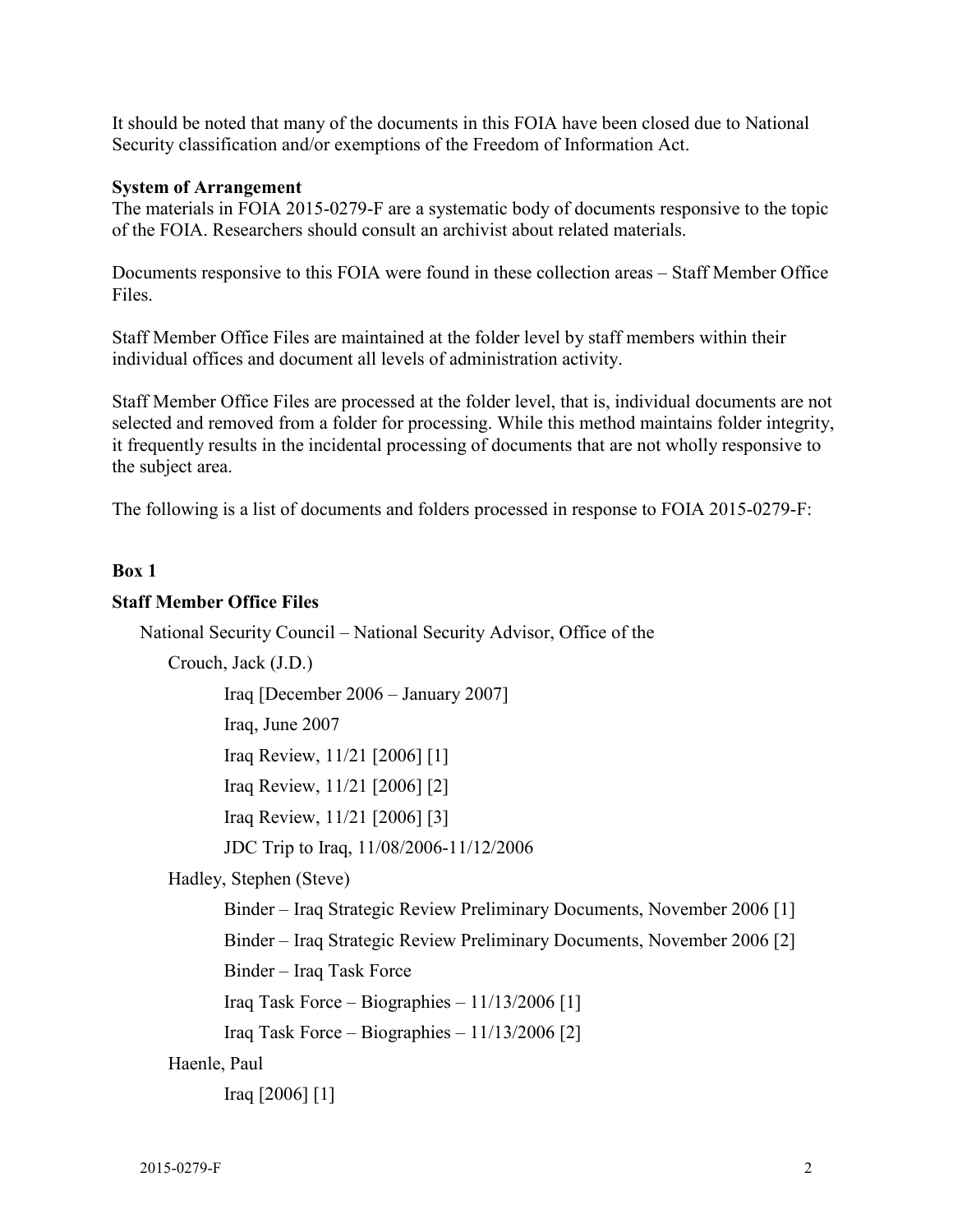Iraq [2006] [2]

Binder – Iraq Study Group – Binder 1

Binder – Iraq Study Group – Binder 2 [1]

Binder – Iraq Study Group – Binder 2 [2]

Binder – Iraq Study Group – Binder 3 [1]

Binder – Iraq Study Group – Binder 3 [2]

Iraq Trip [July 2006 – October 2006]